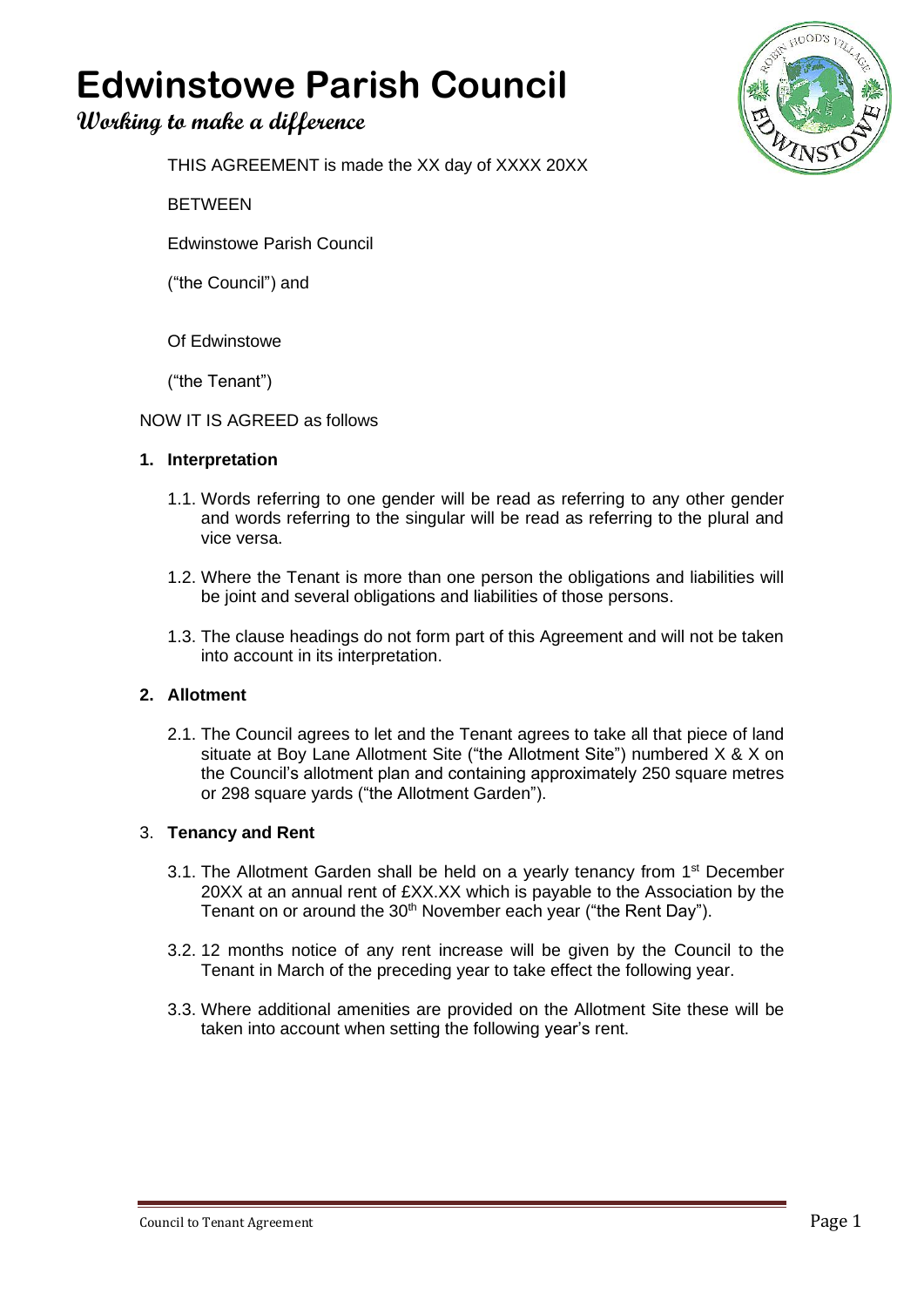#### **4. Rates and Taxes**

4.1. The Council will pay all rates and taxes

#### **5. Cultivation and Use**

- 5.1. The Tenant shall use the plot as an allotment garden only as defined by the Allotments Act 1922 (that is to say wholly or mainly for the production of vegetable, fruit and flower crops for consumption or enjoyment by the Tenant and his family) and for no other purpose and keep it free of hazards, e.g. broken glass or scrap metal etc., and reasonably free from weeds and noxious plants and in a good state of cultivation and fertility and in good condition.
- 5.2. No business should be run from an allotment and payment should not be accepted for produce in that respect.
- 5.3. The Tenant shall have at least ¼ of the Allotment Garden under cultivation of crops after 3 months and at least ¾ of the Allotment Garden under cultivation of crops after 12 months and thereafter.
- 5.4. The maximum amount of the Allotment Garden allowed to be hard landscaped e.g. patio, internal paths etc is 20%.
- 5.5. If an allotment garden becomes overgrown, the Parish Council may issue an improvement notice requiring it to be brought back into cultivation. The tenant will have 28 days to respond to this notice or may face eviction in the event of non compliance.

#### **6. Prohibition on Under letting**

6.1. The Tenant shall not underlet, assign or part with possession of the Allotment Garden or any part thereof. (This shall not prohibit another person, authorised by the Tenant, from cultivation of the plot for short periods of time when the Tenant is incapacitated by illness or is on holiday, the site representative to be informed of the other person's name.)

#### **7. Conduct**

- 7.1. The Tenant must at all times during the tenancy observe and comply fully with all enactments, statutory instruments, local, parochial or other byelaws, orders or regulations affecting the Allotment Site.
- 7.2. The Tenant must comply with the conditions of use attached as Schedule 1.
- 7.3. The Tenant must not cause, permit or suffer any nuisance or annoyance to any other plot holder or neighbouring resident of the Allotment Site and must conduct themselves appropriately at all times.
- 7.4. The Allotment Garden may not be used for any illegal or immoral purposes and the Tenant must observe all relevant legislation or codes of practice relating to activities they carry out on the Allotment Garden.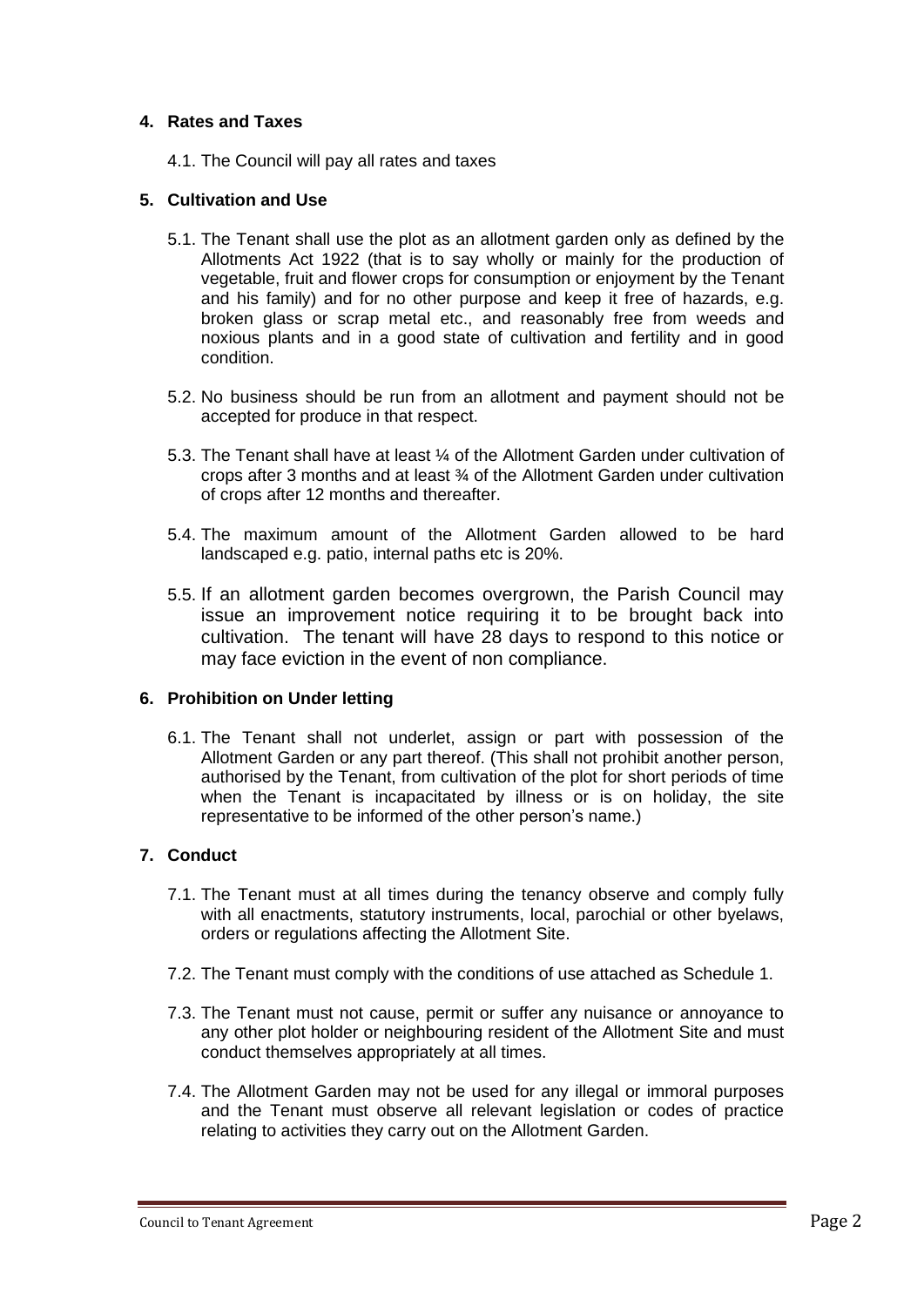- 7.5. The Tenant shall not enter onto any other plot at any time without the express permission of the relevant plot holder or their nominated person.
- 7.6. Any person who accompanies the Tenant to cultivate or harvest may not at any time enter onto another plot without the express permission of the relevant plot holder. The Tenant is responsible for the actions of children and others entering the Allotment Site with his permission.
- 7.7. The Tenant must not remove produce from any other plot without the express permission of the relevant plot holder.

#### 8. **Termination of Tenancy**

- 8.1. The tenancy of the Allotment Garden shall terminate
	- 8.1.1. automatically on the Rent Day next after the death of the Tenant unless there is a Joint Tenant on the Allotment Garden , or
	- 8.1.2. by either the Council or the Tenant giving to the other at least twelve months notice in writing expiring on or before 6 April or on or after 29 September in any year, or
	- 8.1.3. by re-entry by the Council after 3 months previous notice in writing to the Tenant on account of the Allotment Garden being required:
		- 8.1.3.1. for building, mining, or any other industrial purpose or for roads or sewers necessary in connection with any of those purposes, or
		- 8.1.3.2. for any purpose (not being the use of the Allotment Garden for agriculture) for which it was acquired by the Council, or has been appropriated under any statutory provision, or
	- 8.1.4. by re-entry if the rent is in arrears for not less than 40 days, or more or
	- 8.1.5. by re-entry if the Tenant is not duly observing the conditions of this tenancy, or
	- 8.1.6. by the Council giving the Tenant at least one months notice in writing if, not less than 3 months after the commencement of this Agreement, that the Tenant is resident more than one mile out of the parish.
	- 8.1.7. There is a right of appeal procedure which is issued with the eviction notice.
- 9. In the event of the termination of the tenancy the Tenant shall return to the Council any property (keys, etc.) made available to him during the Tenancy and shall leave the plot in a clean and tidy condition. If in the opinion of the Council the plot has not been left in a satisfactory condition, any work carried out by the Council to return the plot to a satisfactory condition shall be charged to the Tenant (section 4 Allotments Act 1950).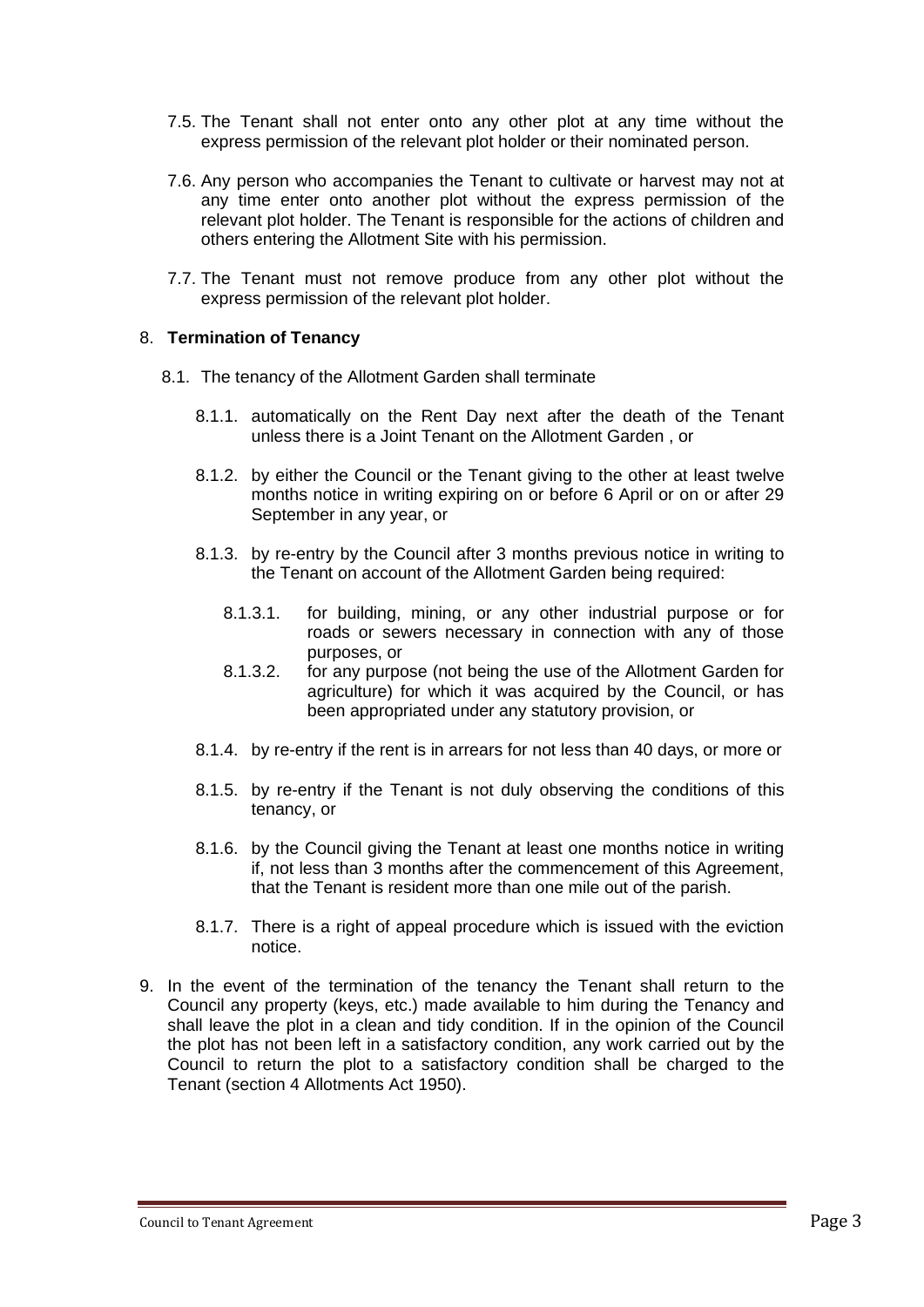#### 10. **Change of Address**

10.1.The Tenant must immediately inform the Council of any change of address. If the Tenant moves out of the Parish, they must vacate their plot by the 30 September of the following year. Current Allotment Holders are exempt (new Tenants only).

#### 11. **Notices**

- 11.1.Any notice given under this agreement must be in writing and to ensure safe receipt should be delivered by hand or sent by registered post or recorded delivery.
- 11.2.Any notice served on the Tenant should be delivered at or sent to his last known home address. Any address served on the Council should be sent to the address given in this agreement or any address specified in a notice given by the Council to the Tenant.
- 11.3.A notice sent by registered post or recorded delivery is to be treated as having been served on the third working day after posting whether it is received or not.

Executed by the Council by

In the presence of

Signed by the Tenant

In the presence of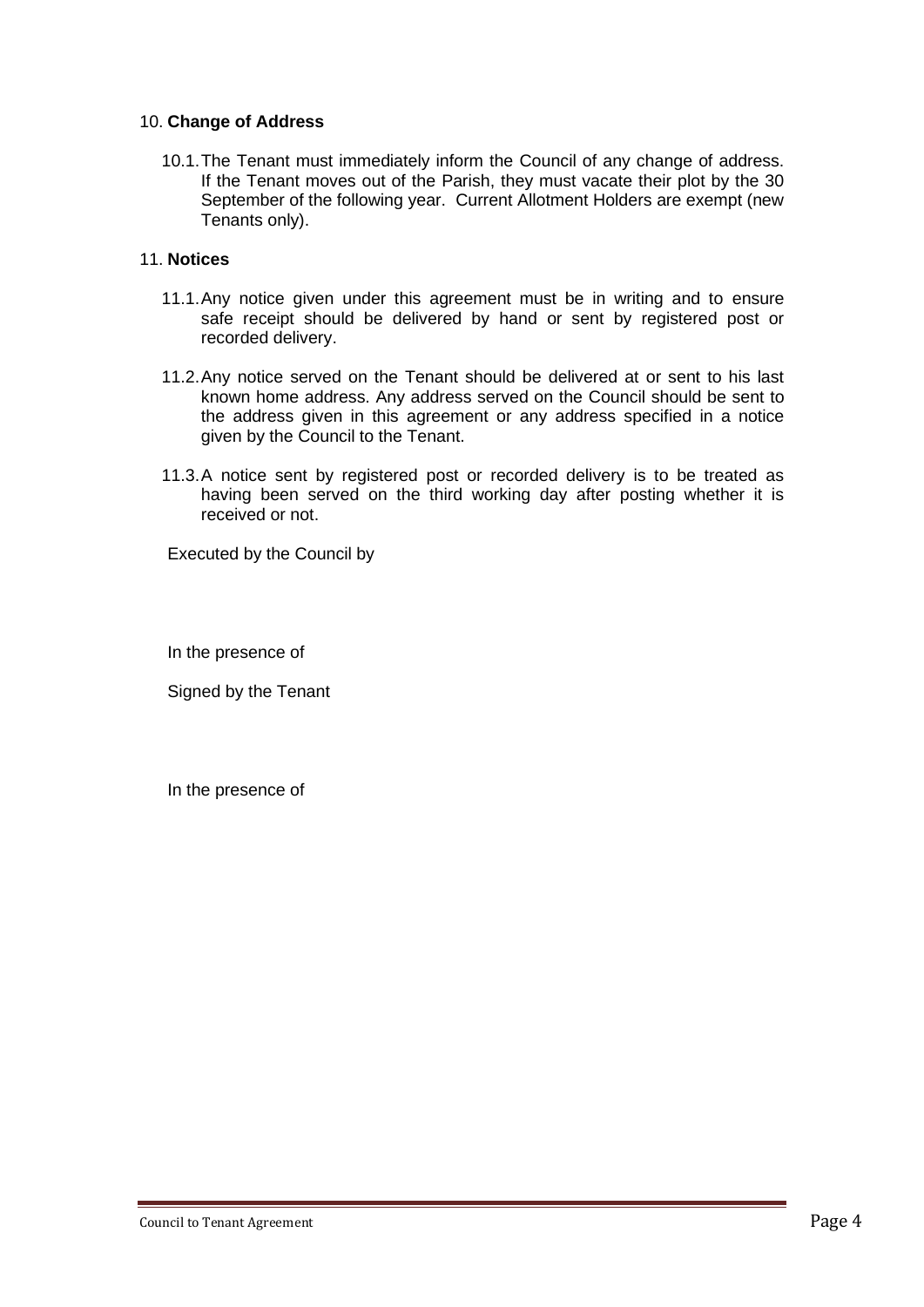#### SCHEDULE 1

#### Conditions of Use

# **1. Trees**

- 1.1. The Tenant shall not without the written consent of the Council cut or prune any trees, apart from carrying out the recognised pruning practices of fruit trees.
- 1.2. The Tenant shall not plant any trees other than dwarf fruiting trees and or fruiting bushes without the prior consent of the Council.

#### **2. Hedges and Paths**

- 2.1. The Tenant shall keep every hedge that forms part of the boundary of his Allotment Garden properly cut and trimmed, all pathways and the roadway between plots trimmed and weed free up to the nearest half width by each adjoining tenant, keep all ditches properly cleansed and maintained and keep in repair any other fences and any other gates or sheds on his Allotment Garden. Any other arrangement by prior consent of Parish Council.
- 2.2. The Tenant shall not use any barbed or razor wire (or similar) or asbestos material for a fence adjoining any path on the Allotment Site.
- 2.3. Paths and the roadway adjoining each plot must be kept clear at all times, apart from when loading and unloading vehicles.
- 2.4. All paths must be kept a minimum of 45 centimetres (18 inches) wide.

## 3. **Security**

3.1. The main access gate shall be closed when the last person leaves the Allotment Site. The need to lock the gate will be reviewed periodically.

#### 4. **Inspection**

4.1. A Member of the Council if so directed may enter allotment gardens for inspection of the state of cultivation and general condition of the plots, sheds, greenhouses and polytunnels and full access must be given by the Tenant to the Member at a mutually agreed, mutually convenient time.

#### **5. Fires**

5.1. Fires are allowed for the burning of materials from the Allotment Garden only i.e. diseased plants and dried-out organic material that will burn without smoke or hazardous residue, after 6.00pm and at a reasonable time in winter. All fires must be attended at all times and not cause a nuisance to neighbouring residents or other plot holders. All fires must be fully extinguished before leaving the site**.** The Tenant shall not bring or allow to be brought on to the Allotment Site any materials for disposal on site.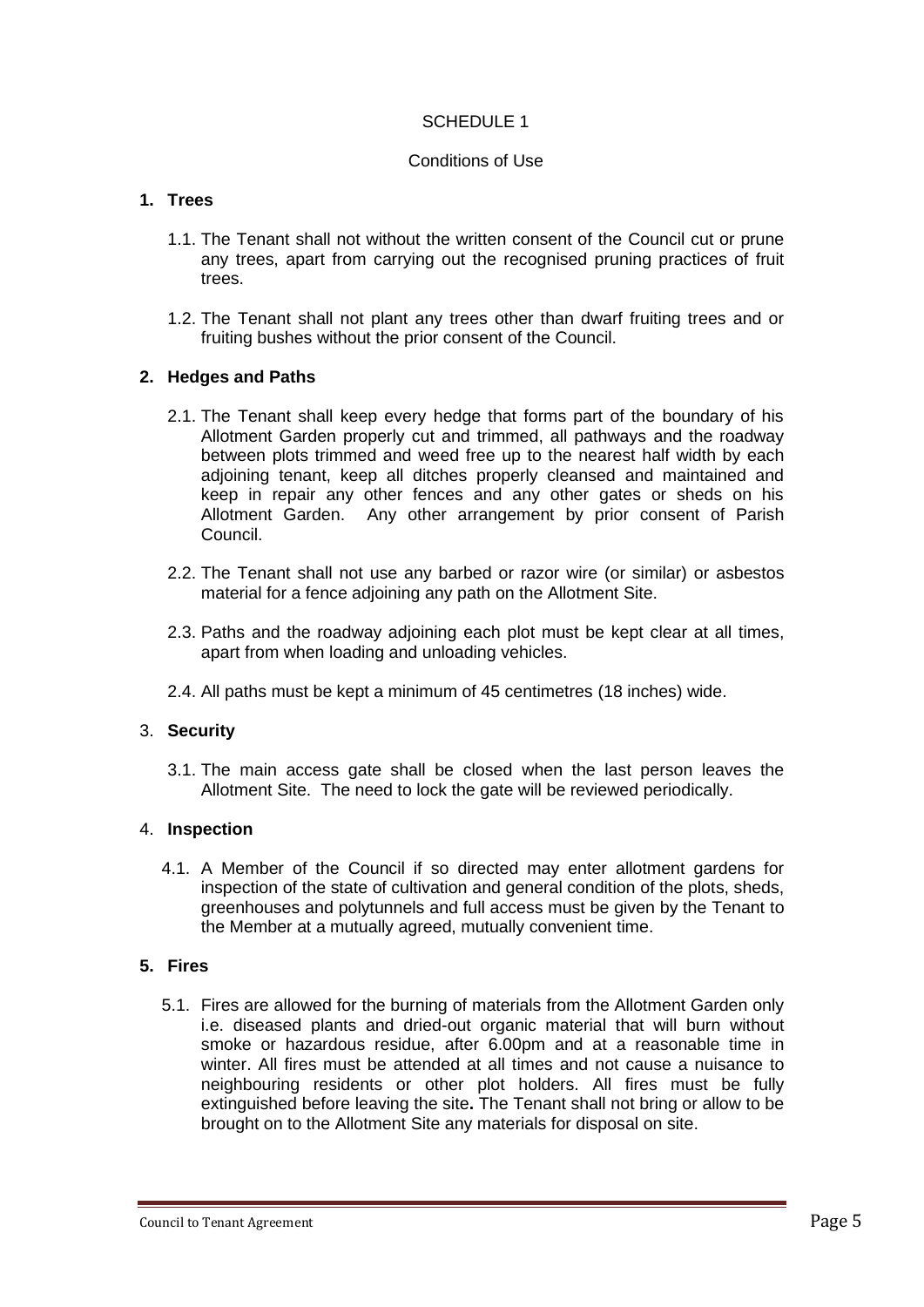#### 6. **Dogs**

6.1. The Tenant shall not bring or cause to be brought onto the Allotment Site a dog unless it is held at all times on a leash, and remains on the Tenant's Allotment Garden only. Any faeces to be removed and disposed of off site by the Tenant.

#### **7. Livestock**

7.1. Except with the prior written consent of the Council the Tenant shall not keep any animals or livestock on the Allotment Garden save rabbits and hens (no Cockerels) to the extent permitted by section 12 Allotments Act 1950. (Such animals not ot be kept for trade or business purposes and accordingly to be limited in number as the Council may provide in writing). This will be under six monthly inspection from an appointed person.

#### **8. Buildings and Structures**

- 8.1. The Tenant shall not without the written consent of the Council erect any building, garden shed, greenhouse or polytunnel the material, maximum size and positioning of which shall be determined by the Council. The Tenant may also require permission from the relevant planning authority.
- 8.2. Only glass substitutes such as polycarbonate, perspex or other alternatives may be used in any permitted structures. Buildings already on site containing glass will be allowed until replacement is required.
- 8.3. The Tenant shall keep all sheds, greenhouses, polytunnels and other structures in good repair to the satisfaction of the Council.
- 8.4. Oil, fuel, lubricants or other inflammable liquids shall not be stored in any shed except in an approved container with a maximum capacity of 5 litres for use with garden equipment only.
- 8.5. The Council will not be held responsible for loss by accident, fire, theft or damage from Allotment Garden.

#### **9. General**

- 9.1. The Tenant shall not deposit or allow other persons to deposit on the Allotment Garden any rubbish, refuse (as defined by the Council) or any decaying matter (except manure and compost in such quantities as may reasonably be required for use in cultivation) or place any matter in the hedges, ditches or dykes in or surrounding the Allotment Site.
- 9.2. All non compostable waste shall be removed from the Allotment Site by the Tenant.
- 9.3. The Tenant shall not utilise carpets or underlay on the Allotment Garden.

#### **10. Chemicals, Pests, Diseases and Vermin**